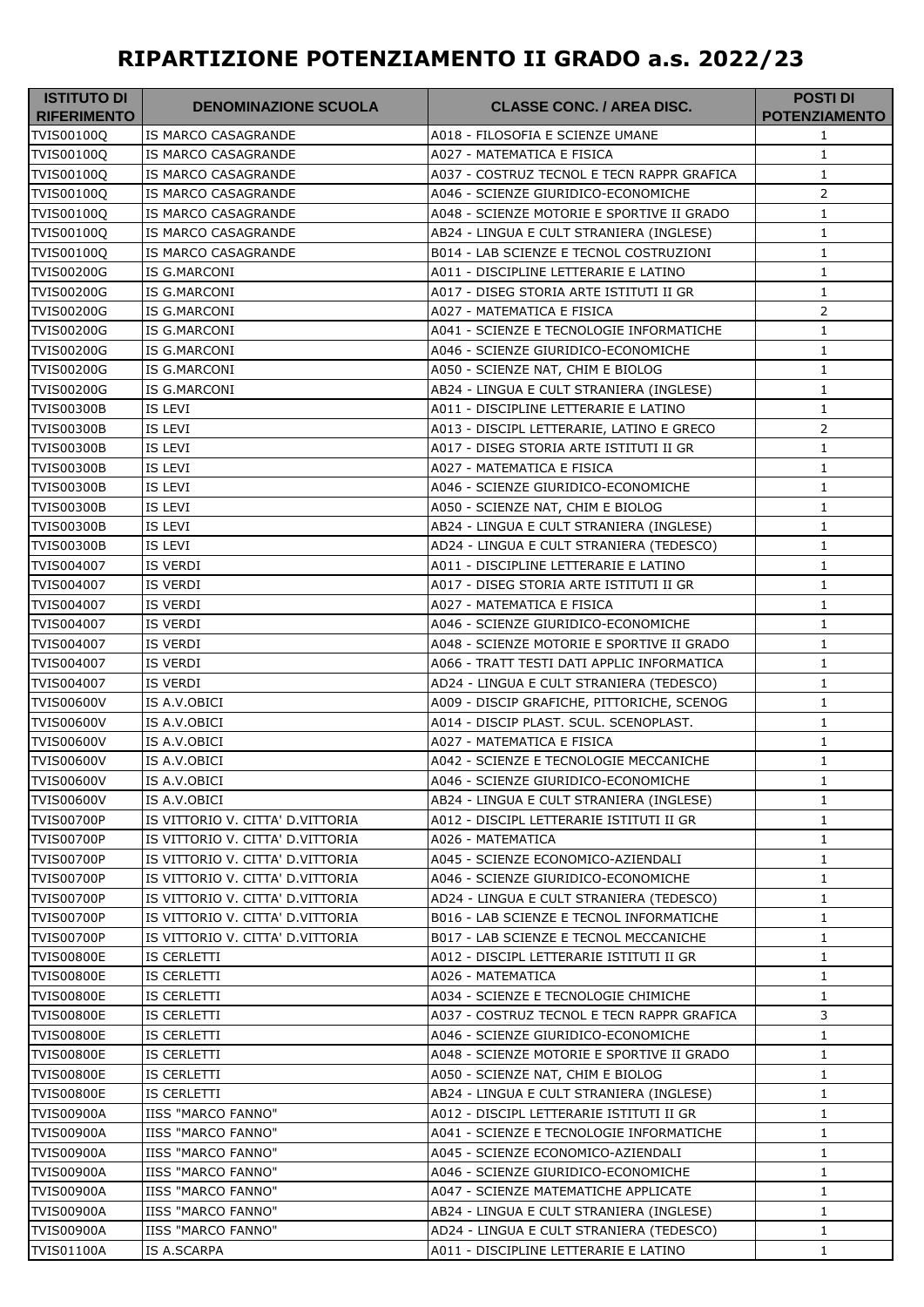| <b>ISTITUTO DI</b><br><b>RIFERIMENTO</b> | <b>DENOMINAZIONE SCUOLA</b>   | <b>CLASSE CONC. / AREA DISC.</b>           | <b>POSTI DI</b><br><b>POTENZIAMENTO</b> |
|------------------------------------------|-------------------------------|--------------------------------------------|-----------------------------------------|
| <b>TVIS01100A</b>                        | IS A.SCARPA                   | A017 - DISEG STORIA ARTE ISTITUTI II GR    | 1                                       |
| <b>TVIS01100A</b>                        | IS A.SCARPA                   | A019 - FILOSOFIA E STORIA                  | 1                                       |
| <b>TVIS01100A</b>                        | IS A.SCARPA                   | A026 - MATEMATICA                          | $\mathbf{1}$                            |
| <b>TVIS01100A</b>                        | IS A.SCARPA                   | A046 - SCIENZE GIURIDICO-ECONOMICHE        | 1                                       |
| <b>TVIS01100A</b>                        | IS A.SCARPA                   | A050 - SCIENZE NAT, CHIM E BIOLOG          | 1                                       |
| <b>TVIS01100A</b>                        | IS A.SCARPA                   | A054 - STORIA DELL'ARTE                    | $\mathbf{1}$                            |
| <b>TVIS01100A</b>                        | IS A.SCARPA                   | AB24 - LINGUA E CULT STRANIERA (INGLESE)   | 1                                       |
| <b>TVIS01600D</b>                        | IS F.BESTA                    | A026 - MATEMATICA                          | $\mathbf{1}$                            |
| <b>TVIS01600D</b>                        | IS F.BESTA                    | A045 - SCIENZE ECONOMICO-AZIENDALI         | 3                                       |
| <b>TVIS01600D</b>                        | IS F.BESTA                    | A046 - SCIENZE GIURIDICO-ECONOMICHE        | $\overline{2}$                          |
| <b>TVIS01600D</b>                        | IS F.BESTA                    | A050 - SCIENZE NAT, CHIM E BIOLOG          | $\mathbf{1}$                            |
| <b>TVIS01600D</b>                        | IS F.BESTA                    | AD24 - LINGUA E CULT STRANIERA (TEDESCO)   | 1                                       |
| TVIS017009                               | I.S.I.S. FLORENCE NIGHTINGALE | A018 - FILOSOFIA E SCIENZE UMANE           | 1                                       |
| TVIS017009                               | I.S.I.S. FLORENCE NIGHTINGALE | A026 - MATEMATICA                          | 1                                       |
| TVIS017009                               | I.S.I.S. FLORENCE NIGHTINGALE | A046 - SCIENZE GIURIDICO-ECONOMICHE        | 2                                       |
| TVIS017009                               | I.S.I.S. FLORENCE NIGHTINGALE | A050 - SCIENZE NAT, CHIM E BIOLOG          | $\mathbf{1}$                            |
| TVIS017009                               | I.S.I.S. FLORENCE NIGHTINGALE | AB24 - LINGUA E CULT STRANIERA (INGLESE)   | 1                                       |
| TVIS018005                               | <b>IS SARTOR</b>              | A026 - MATEMATICA                          | $\mathbf{1}$                            |
| TVIS018005                               | <b>IS SARTOR</b>              | A034 - SCIENZE E TECNOLOGIE CHIMICHE       | 1                                       |
| TVIS018005                               | <b>IS SARTOR</b>              | A046 - SCIENZE GIURIDICO-ECONOMICHE        | 2                                       |
| TVIS018005                               | <b>IS SARTOR</b>              | A051 - SCIENZE, TECNOL E TECN AGR          | $\mathbf{1}$                            |
| TVIS018005                               | <b>IS SARTOR</b>              | AB24 - LINGUA E CULT STRANIERA (INGLESE)   | 1                                       |
| TVIS019001                               | IS PALLADIO                   | A010 - DISCIPLINE GRAFICO-PUBBLICITARIE    | $\mathbf{1}$                            |
| TVIS019001                               | IS PALLADIO                   | A012 - DISCIPL LETTERARIE ISTITUTI II GR   | $\mathbf{1}$                            |
| TVIS019001                               | IS PALLADIO                   | A026 - MATEMATICA                          | 1                                       |
| TVIS019001                               | IS PALLADIO                   | A037 - COSTRUZ TECNOL E TECN RAPPR GRAFICA | $\mathbf{1}$                            |
| TVIS019001                               | IS PALLADIO                   | A046 - SCIENZE GIURIDICO-ECONOMICHE        | 3                                       |
| TVIS019001                               | IS PALLADIO                   | AB24 - LINGUA E CULT STRANIERA (INGLESE)   | $\mathbf{1}$                            |
| TVIS021001                               | ISISS DA COLLO                | A011 - DISCIPLINE LETTERARIE E LATINO      | $\mathbf{1}$                            |
| TVIS021001                               | ISISS DA COLLO                | A019 - FILOSOFIA E STORIA                  | 1                                       |
| TVIS021001                               | ISISS DA COLLO                | A027 - MATEMATICA E FISICA                 | $\mathbf{1}$                            |
| TVIS021001                               | ISISS DA COLLO                | A046 - SCIENZE GIURIDICO-ECONOMICHE        | 2                                       |
| TVIS021001                               | ISISS DA COLLO                | A048 - SCIENZE MOTORIE E SPORTIVE II GRADO | $\mathbf{1}$                            |
| TVIS021001                               | ISISS DA COLLO                | A054 - STORIA DELL'ARTE                    | $\mathsf{2}$                            |
| TVIS021001                               | ISISS DA COLLO                | AB24 - LINGUA E CULT STRANIERA (INGLESE)   | $\mathbf{1}$                            |
| TVIS021001                               | ISISS DA COLLO                | AD24 - LINGUA E CULT STRANIERA (TEDESCO)   | $\mathbf{1}$                            |
| TVIS021001                               | ISISS DA COLLO                | BB02 - CONV LINGUA STRANIERA (INGLESE)     | 1                                       |
| <b>TVIS02200R</b>                        | I.S.I.S.S. "C. ROSSELLI"      | A009 - DISCIP GRAFICHE, PITTORICHE, SCENOG | $\mathbf{1}$                            |
| <b>TVIS02200R</b>                        | I.S.I.S.S. "C. ROSSELLI"      | A012 - DISCIPL LETTERARIE ISTITUTI II GR   | $\mathbf{1}$                            |
| <b>TVIS02200R</b>                        | I.S.I.S.S. "C. ROSSELLI"      | A045 - SCIENZE ECONOMICO-AZIENDALI         | $\mathbf{1}$                            |
| <b>TVIS02200R</b>                        | I.S.I.S.S. "C. ROSSELLI"      | A046 - SCIENZE GIURIDICO-ECONOMICHE        | $\mathbf{1}$                            |
| <b>TVIS02200R</b>                        | I.S.I.S.S. "C. ROSSELLI"      | A054 - STORIA DELL'ARTE                    | $\mathbf{1}$                            |
| <b>TVIS02200R</b>                        | I.S.I.S.S. "C. ROSSELLI"      | A066 - TRATT TESTI DATI APPLIC INFORMATICA | $\mathbf{1}$                            |
| <b>TVIS02200R</b>                        | I.S.I.S.S. "C. ROSSELLI"      | AB24 - LINGUA E CULT STRANIERA (INGLESE)   | $\mathbf{1}$                            |
| TVIS02300L                               | I.S. "GIORGI - FERMI"         | A012 - DISCIPL LETTERARIE ISTITUTI II GR   | $\mathbf{1}$                            |
| <b>TVIS02300L</b>                        | I.S. "GIORGI - FERMI"         | A026 - MATEMATICA                          | $\overline{2}$                          |
| <b>TVIS02300L</b>                        | I.S. "GIORGI - FERMI"         | A034 - SCIENZE E TECNOLOGIE CHIMICHE       | 1                                       |
| <b>TVIS02300L</b>                        | I.S. "GIORGI - FERMI"         | A042 - SCIENZE E TECNOLOGIE MECCANICHE     | $\mathbf{1}$                            |
| <b>TVIS02300L</b>                        | I.S. "GIORGI - FERMI"         | A045 - SCIENZE ECONOMICO-AZIENDALI         | $\mathbf{1}$                            |
| <b>TVIS02300L</b>                        | I.S. "GIORGI - FERMI"         | A046 - SCIENZE GIURIDICO-ECONOMICHE        | $\overline{2}$                          |
| <b>TVIS02300L</b>                        | I.S. "GIORGI - FERMI"         | A050 - SCIENZE NAT, CHIM E BIOLOG          | $\mathbf{1}$                            |
| <b>TVIS02300L</b>                        | I.S. "GIORGI - FERMI"         | B017 - LAB SCIENZE E TECNOL MECCANICHE     | $\mathbf{1}$                            |
| <b>TVIS02400C</b>                        | I.S. "EINAUDI - SCARPA"       | A012 - DISCIPL LETTERARIE ISTITUTI II GR   | $\mathbf{1}$                            |
| <b>TVIS02400C</b>                        | I.S. "EINAUDI - SCARPA"       | A026 - MATEMATICA                          | $\mathbf{1}$                            |
| <b>TVIS02400C</b>                        | I.S. "EINAUDI - SCARPA"       | A034 - SCIENZE E TECNOLOGIE CHIMICHE       | 1                                       |
| <b>TVIS02400C</b>                        | I.S. "EINAUDI - SCARPA"       | A040 - TECNOLOGIE ELETTRICHE ELETTRONICHE  | $\mathbf{1}$                            |
| <b>TVIS02400C</b>                        | I.S. "EINAUDI - SCARPA"       | A045 - SCIENZE ECONOMICO-AZIENDALI         | 2                                       |
| <b>TVIS02400C</b>                        | I.S. "EINAUDI - SCARPA"       | A046 - SCIENZE GIURIDICO-ECONOMICHE        | $\mathbf{1}$                            |
| <b>TVIS02400C</b>                        | I.S. "EINAUDI - SCARPA"       | A048 - SCIENZE MOTORIE E SPORTIVE II GRADO | $\mathbf{1}$                            |
| <b>TVIS02400C</b>                        | I.S. "EINAUDI - SCARPA"       | AB24 - LINGUA E CULT STRANIERA (INGLESE)   | $\mathbf{1}$                            |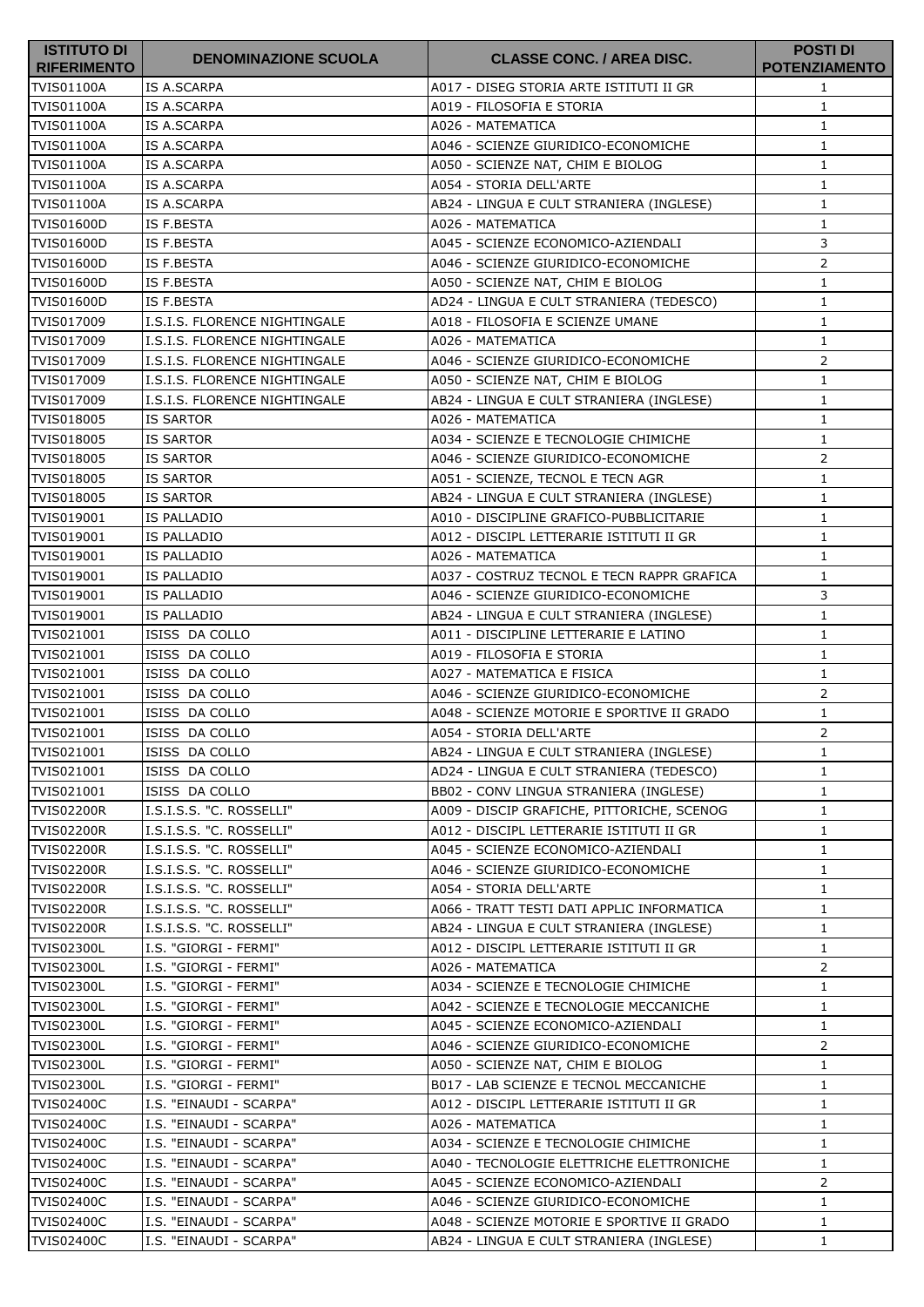| <b>ISTITUTO DI</b><br><b>RIFERIMENTO</b> | <b>DENOMINAZIONE SCUOLA</b>      | <b>CLASSE CONC. / AREA DISC.</b>           | <b>POSTI DI</b><br><b>POTENZIAMENTO</b> |
|------------------------------------------|----------------------------------|--------------------------------------------|-----------------------------------------|
| <b>TVIS02400C</b>                        | I.S. "EINAUDI - SCARPA"          | B015 - LAB SC E TECNOL ELETTR ELETTRONIC   | 1                                       |
| TVIS026004                               | IS GALILEI                       | A008 - DISCIP GEOM, ARCH, ARRED, SCENOTEC  | $\mathbf{1}$                            |
| TVIS026004                               | IS GALILEI                       | A017 - DISEG STORIA ARTE ISTITUTI II GR    | 1                                       |
| TVIS026004                               | IS GALILEI                       | A020 - FISICA                              | $\mathbf{1}$                            |
| TVIS026004                               | IS GALILEI                       | A026 - MATEMATICA                          | 1                                       |
| TVIS026004                               | IS GALILEI                       | A040 - TECNOLOGIE ELETTRICHE ELETTRONICHE  | 1                                       |
| TVIS026004                               | IS GALILEI                       | A046 - SCIENZE GIURIDICO-ECONOMICHE        | 2                                       |
| TVIS026004                               | IS GALILEI                       | A050 - SCIENZE NAT, CHIM E BIOLOG          | 1                                       |
| <b>TVPC01000R</b>                        | LICEO CLASSICO A. CANOVA         | A011 - DISCIPLINE LETTERARIE E LATINO      | $\mathbf{1}$                            |
| TVPC01000R                               | LICEO CLASSICO A. CANOVA         | A017 - DISEG STORIA ARTE ISTITUTI II GR    | $\mathbf{1}$                            |
| <b>TVPC01000R</b>                        | LICEO CLASSICO A. CANOVA         | A019 - FILOSOFIA E STORIA                  | 1                                       |
| TVPC01000R                               | LICEO CLASSICO A. CANOVA         | A027 - MATEMATICA E FISICA                 | 1                                       |
| <b>TVPC01000R</b>                        | LICEO CLASSICO A. CANOVA         | A050 - SCIENZE NAT, CHIM E BIOLOG          | $\mathbf{1}$                            |
| TVPC01000R                               | LICEO CLASSICO A. CANOVA         | A054 - STORIA DELL'ARTE                    | $\overline{2}$                          |
| <b>TVPC01000R</b>                        | LICEO CLASSICO A. CANOVA         | AB24 - LINGUA E CULT STRANIERA (INGLESE)   | 1                                       |
| <b>TVPC01000R</b>                        | LICEO CLASSICO A. CANOVA         | AD24 - LINGUA E CULT STRANIERA (TEDESCO)   | 1                                       |
| <b>TVPC01000R</b>                        | LICEO CLASSICO A. CANOVA         | BA02 - CONV LINGUA STRANIERA (FRANCESE)    | $\mathbf{1}$                            |
| <b>TVPC02000B</b>                        | LC/LS GIORGIONE                  | A011 - DISCIPLINE LETTERARIE E LATINO      | 1                                       |
| <b>TVPC02000B</b>                        | LC/LS GIORGIONE                  | A017 - DISEG STORIA ARTE ISTITUTI II GR    | $\mathbf{1}$                            |
| <b>TVPC02000B</b>                        | LC/LS GIORGIONE                  | A019 - FILOSOFIA E STORIA                  | 1                                       |
| TVPC02000B                               | LC/LS GIORGIONE                  | A027 - MATEMATICA E FISICA                 | $\mathbf{1}$                            |
| <b>TVPC02000B</b>                        | LC/LS GIORGIONE                  | A029 - MUSICA ISTITUTI II GRADO            | 2                                       |
| <b>TVPC02000B</b>                        | LC/LS GIORGIONE                  | A054 - STORIA DELL'ARTE                    | 1                                       |
| <b>TVPC02000B</b>                        | LC/LS GIORGIONE                  | AC24 - LINGUA E CULT STRANIERA (SPAGNOLO)  | $\mathbf{1}$                            |
| <b>TVPC02000B</b>                        | <b>LC/LS GIORGIONE</b>           | AD24 - LINGUA E CULT STRANIERA (TEDESCO)   | 1                                       |
| TVPC120008                               | LICEO CLASSICO " FLAMINIO"       | A013 - DISCIPL LETTERARIE, LATINO E GRECO  | $\mathbf{1}$                            |
| TVPC120008                               | LICEO CLASSICO " FLAMINIO"       | A019 - FILOSOFIA E STORIA                  | $\mathbf{1}$                            |
| TVPC120008                               | LICEO CLASSICO " FLAMINIO"       | A027 - MATEMATICA E FISICA                 | 1                                       |
| TVPC120008                               | LICEO CLASSICO " FLAMINIO"       | A050 - SCIENZE NAT, CHIM E BIOLOG          | $\mathbf{1}$                            |
| TVPC120008                               | LICEO CLASSICO " FLAMINIO"       | A054 - STORIA DELL'ARTE                    | 1                                       |
| TVPC120008                               | LICEO CLASSICO " FLAMINIO"       | AB24 - LINGUA E CULT STRANIERA (INGLESE)   | $\mathbf{1}$                            |
| TVPM010001                               | LICEO STATALE DUCA DEGLI ABRUZZI | A011 - DISCIPLINE LETTERARIE E LATINO      | 1                                       |
| TVPM010001                               | LICEO STATALE DUCA DEGLI ABRUZZI | A017 - DISEG STORIA ARTE ISTITUTI II GR    | $\mathbf{1}$                            |
| TVPM010001                               | LICEO STATALE DUCA DEGLI ABRUZZI | A018 - FILOSOFIA E SCIENZE UMANE           | $\mathbf{1}$                            |
| TVPM010001                               | LICEO STATALE DUCA DEGLI ABRUZZI | A019 - FILOSOFIA E STORIA                  | 1                                       |
| TVPM010001                               | LICEO STATALE DUCA DEGLI ABRUZZI | A027 - MATEMATICA E FISICA                 | 2                                       |
| TVPM010001                               | LICEO STATALE DUCA DEGLI ABRUZZI | A046 - SCIENZE GIURIDICO-ECONOMICHE        | 1                                       |
| TVPM010001                               | LICEO STATALE DUCA DEGLI ABRUZZI | A050 - SCIENZE NAT, CHIM E BIOLOG          | 1                                       |
| TVPM010001                               | LICEO STATALE DUCA DEGLI ABRUZZI | AD24 - LINGUA E CULT STRANIERA (TEDESCO)   | 1                                       |
| TVPM010001                               | LICEO STATALE DUCA DEGLI ABRUZZI | AE24 - LINGUA E CULT STRANIERA (RUSSO)     | 1                                       |
| TVPM02000G                               | LICEO STATALE "ANGELA VERONESE"  | A008 - DISCIP GEOM, ARCH, ARRED, SCENOTEC  | 2                                       |
| TVPM02000G                               | LICEO STATALE "ANGELA VERONESE"  | A011 - DISCIPLINE LETTERARIE E LATINO      | $\mathbf{1}$                            |
| <b>TVPM02000G</b>                        | LICEO STATALE "ANGELA VERONESE"  | A012 - DISCIPL LETTERARIE ISTITUTI II GR   | 1                                       |
| <b>TVPM02000G</b>                        | LICEO STATALE "ANGELA VERONESE"  | AA24 - LINGUA E CULT STRANIERA (FRANCESE)  | 1                                       |
| <b>TVPM02000G</b>                        | LICEO STATALE "ANGELA VERONESE"  | AB24 - LINGUA E CULT STRANIERA (INGLESE)   | 1                                       |
| <b>TVPM02000G</b>                        | LICEO STATALE "ANGELA VERONESE"  | AD24 - LINGUA E CULT STRANIERA (TEDESCO)   | 1                                       |
| <b>TVPM02000G</b>                        | LICEO STATALE "ANGELA VERONESE"  | BA02 - CONV LINGUA STRANIERA (FRANCESE)    | 1                                       |
| <b>TVPS01000X</b>                        | LS L. DA VINCI                   | A011 - DISCIPLINE LETTERARIE E LATINO      | $\overline{2}$                          |
| <b>TVPS01000X</b>                        | LS L. DA VINCI                   | A017 - DISEG STORIA ARTE ISTITUTI II GR    | $\overline{2}$                          |
| <b>TVPS01000X</b>                        | LS L. DA VINCI                   | A019 - FILOSOFIA E STORIA                  | $\mathbf{2}$                            |
| <b>TVPS01000X</b>                        | LS L. DA VINCI                   | A027 - MATEMATICA E FISICA                 | 1                                       |
| TVPS01000X                               | LS L. DA VINCI                   | A048 - SCIENZE MOTORIE E SPORTIVE II GRADO | $\mathbf{1}$                            |
| <b>TVPS01000X</b>                        | LS L. DA VINCI                   | A050 - SCIENZE NAT, CHIM E BIOLOG          | 1                                       |
| <b>TVPS01000X</b>                        | LS L. DA VINCI                   | AB24 - LINGUA E CULT STRANIERA (INGLESE)   | 1                                       |
| TVPS04000Q                               | LICEO GIUSEPPE BERTO             | A011 - DISCIPLINE LETTERARIE E LATINO      | 1                                       |
| TVPS04000Q                               | LICEO GIUSEPPE BERTO             | A018 - FILOSOFIA E SCIENZE UMANE           | 1                                       |
| TVPS04000Q                               | LICEO GIUSEPPE BERTO             | A019 - FILOSOFIA E STORIA                  | $\mathbf{1}$                            |
| TVPS04000Q                               | LICEO GIUSEPPE BERTO             | A027 - MATEMATICA E FISICA                 | $\overline{2}$                          |
| TVPS04000Q                               | LICEO GIUSEPPE BERTO             | A048 - SCIENZE MOTORIE E SPORTIVE II GRADO | $\overline{2}$                          |
| TVPS04000Q                               | LICEO GIUSEPPE BERTO             | A050 - SCIENZE NAT, CHIM E BIOLOG          | $\mathbf{1}$                            |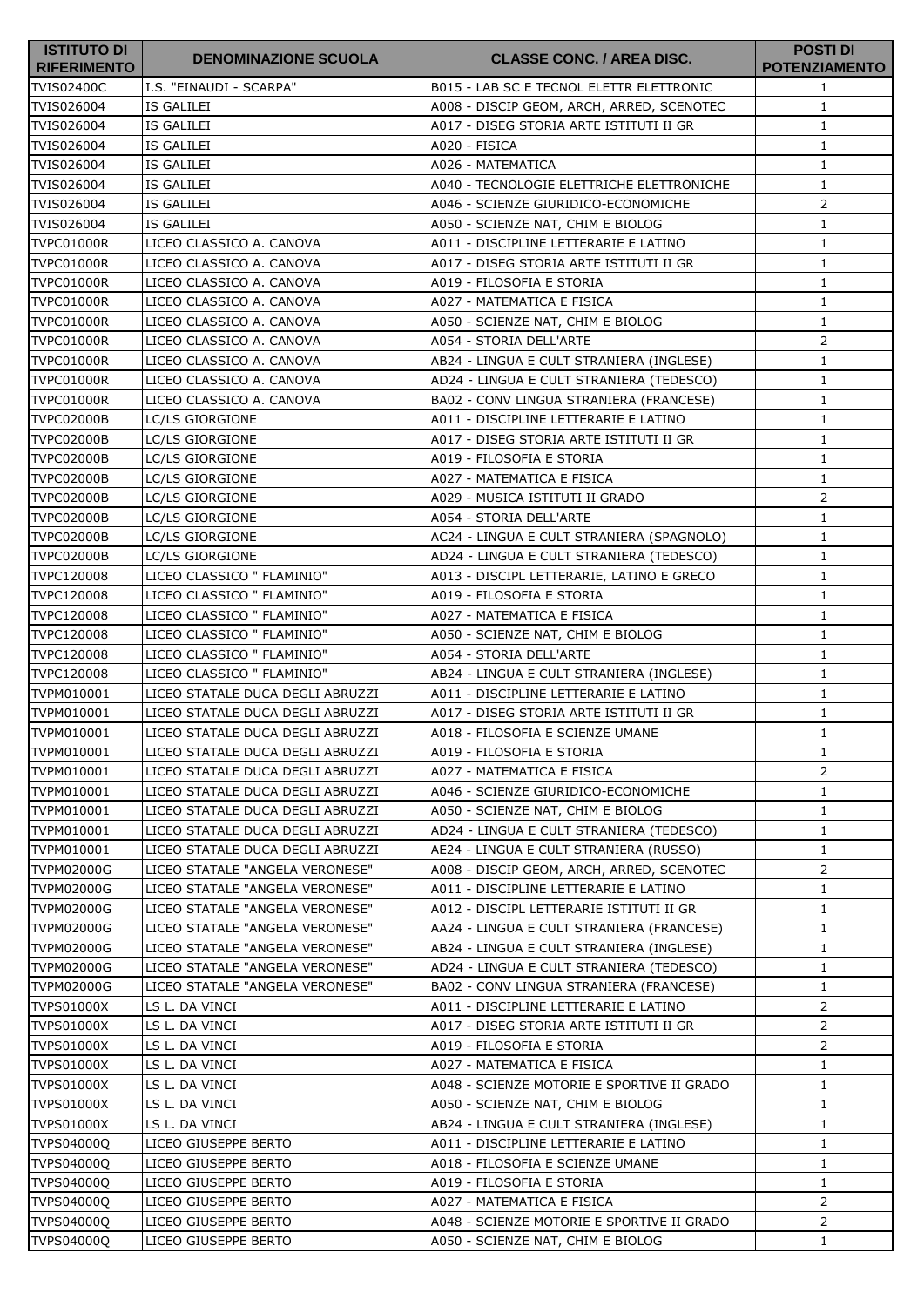| <b>ISTITUTO DI</b><br><b>RIFERIMENTO</b> | <b>DENOMINAZIONE SCUOLA</b>            | <b>CLASSE CONC. / AREA DISC.</b>           | <b>POSTI DI</b><br><b>POTENZIAMENTO</b> |
|------------------------------------------|----------------------------------------|--------------------------------------------|-----------------------------------------|
| <b>TVPS04000Q</b>                        | LICEO GIUSEPPE BERTO                   | AB24 - LINGUA E CULT STRANIERA (INGLESE)   | 1                                       |
| <b>TVRH01000N</b>                        | IPSSEOA G. MAFFIOLI                    | A012 - DISCIPL LETTERARIE ISTITUTI II GR   | $\mathbf{1}$                            |
| <b>TVRH01000N</b>                        | IPSSEOA G. MAFFIOLI                    | A026 - MATEMATICA                          | 1                                       |
| <b>TVRH01000N</b>                        | IPSSEOA G. MAFFIOLI                    | A045 - SCIENZE ECONOMICO-AZIENDALI         | $\mathbf{1}$                            |
| <b>TVRH01000N</b>                        | IPSSEOA G. MAFFIOLI                    | A046 - SCIENZE GIURIDICO-ECONOMICHE        | 2                                       |
| <b>TVRH01000N</b>                        | IPSSEOA G. MAFFIOLI                    | A050 - SCIENZE NAT, CHIM E BIOLOG          | $\mathbf{1}$                            |
| <b>TVRH01000N</b>                        | IPSSEOA G. MAFFIOLI                    | AB24 - LINGUA E CULT STRANIERA (INGLESE)   | 1                                       |
| <b>TVRH01000N</b>                        | IPSSEOA G. MAFFIOLI                    | B020 - LAB SERV ENOGASTRON, SETT CUCINA    | 1                                       |
| <b>TVRH01000N</b>                        | IPSSEOA G. MAFFIOLI                    | B021 - LAB SERV ENOGASTRON, SETT SALA VEND | $\mathbf{1}$                            |
| TVRH03000V                               | IPSSEOA ALBERINI                       | A026 - MATEMATICA                          | 1                                       |
| TVRH03000V                               | IPSSEOA ALBERINI                       | A045 - SCIENZE ECONOMICO-AZIENDALI         | 3                                       |
| TVRH03000V                               | IPSSEOA ALBERINI                       | A046 - SCIENZE GIURIDICO-ECONOMICHE        | 3                                       |
| TVRH03000V                               | IPSSEOA ALBERINI                       | AB24 - LINGUA E CULT STRANIERA (INGLESE)   | 1                                       |
| <b>TVRH03000V</b>                        | IPSSEOA ALBERINI                       | AD24 - LINGUA E CULT STRANIERA (TEDESCO)   | 1                                       |
| <b>TVRH03000V</b>                        | IPSSEOA ALBERINI                       | B019 - LAB SERVIZI RICETTIVITA' ALBERGHIER | $\mathbf{1}$                            |
| <b>TVRH06000P</b>                        | <b>IPSSEOA BELTRAME</b>                | A026 - MATEMATICA                          | $\mathbf{1}$                            |
| <b>TVRH06000P</b>                        | <b>IPSSEOA BELTRAME</b>                | A031 - SCIENZE DEGLI ALIMENTI              | 1                                       |
| <b>TVRH06000P</b>                        | <b>IPSSEOA BELTRAME</b>                | A045 - SCIENZE ECONOMICO-AZIENDALI         | $\mathbf{1}$                            |
| <b>TVRH06000P</b>                        | <b>IPSSEOA BELTRAME</b>                | A046 - SCIENZE GIURIDICO-ECONOMICHE        | 1                                       |
| <b>TVRH06000P</b>                        | <b>IPSSEOA BELTRAME</b>                | AD24 - LINGUA E CULT STRANIERA (TEDESCO)   | 1                                       |
| TVRH06000P                               | <b>IPSSEOA BELTRAME</b>                | B020 - LAB SERV ENOGASTRON, SETT CUCINA    | $\overline{2}$                          |
| TVRI010005                               | IPSIA GALILEI CASTELFRANCO VENETO      | A020 - FISICA                              | 1                                       |
| TVRI010005                               | IPSIA GALILEI CASTELFRANCO VENETO      | A026 - MATEMATICA                          | 1                                       |
| TVRI010005                               | IPSIA GALILEI CASTELFRANCO VENETO      | A040 - TECNOLOGIE ELETTRICHE ELETTRONICHE  | 1                                       |
| TVRI010005                               | IPSIA GALILEI CASTELFRANCO VENETO      | A046 - SCIENZE GIURIDICO-ECONOMICHE        | $\mathbf{1}$                            |
| TVRI010005                               | IPSIA GALILEI CASTELFRANCO VENETO      | A050 - SCIENZE NAT, CHIM E BIOLOG          | $\mathbf{1}$                            |
| TVRI010005                               | IPSIA GALILEI CASTELFRANCO VENETO      | AB24 - LINGUA E CULT STRANIERA (INGLESE)   | 1                                       |
| <b>TVSD01000A</b>                        | LICEO ARTISTICO BRUNO MUNARI           | A004 - DESIGN DEL LIBRO                    | $\mathbf{1}$                            |
| <b>TVSD01000A</b>                        | LICEO ARTISTICO BRUNO MUNARI           | A008 - DISCIP GEOM, ARCH, ARRED, SCENOTEC  | $\mathbf{1}$                            |
| TVSD01000A                               | LICEO ARTISTICO BRUNO MUNARI           | A012 - DISCIPL LETTERARIE ISTITUTI II GR   | 1                                       |
| TVSD01000A                               | LICEO ARTISTICO BRUNO MUNARI           | A027 - MATEMATICA E FISICA                 | $\mathbf{1}$                            |
| TVSD01000A                               | LICEO ARTISTICO BRUNO MUNARI           | A054 - STORIA DELL'ARTE                    | 1                                       |
| <b>TVSD01000A</b>                        | LICEO ARTISTICO BRUNO MUNARI           | AB24 - LINGUA E CULT STRANIERA (INGLESE)   | 1                                       |
| <b>TVSL01000R</b>                        | LICEO ARTISTICO DI TREVISO             | A008 - DISCIP GEOM, ARCH, ARRED, SCENOTEC  | $\mathbf{1}$                            |
| <b>TVSL01000R</b>                        | LICEO ARTISTICO DI TREVISO             | A009 - DISCIP GRAFICHE, PITTORICHE, SCENOG | 1                                       |
| <b>TVSL01000R</b>                        | LICEO ARTISTICO DI TREVISO             | A014 - DISCIP PLAST. SCUL. SCENOPLAST.     | 1                                       |
| <b>TVSL01000R</b>                        | LICEO ARTISTICO DI TREVISO             | A019 - FILOSOFIA E STORIA                  | $\mathbf{1}$                            |
| <b>TVSL01000R</b>                        | LICEO ARTISTICO DI TREVISO             | A029 - MUSICA ISTITUTI II GRADO            | $\mathbf{1}$                            |
| TVSL01000R                               | LICEO ARTISTICO DI TREVISO             | A054 - STORIA DELL'ARTE                    | 1                                       |
| TVSL01000R                               | LICEO ARTISTICO DI TREVISO             | AB24 - LINGUA E CULT STRANIERA (INGLESE)   | $\mathbf{1}$                            |
| <b>TVTD04000G</b>                        | IST. T. COMM. E GEOM. "ARTURO MARTINI" | A012 - DISCIPL LETTERARIE ISTITUTI II GR   | $\mathbf{1}$                            |
| <b>TVTD04000G</b>                        | IST. T. COMM. E GEOM. "ARTURO MARTINI" | A045 - SCIENZE ECONOMICO-AZIENDALI         | 2                                       |
| <b>TVTD04000G</b>                        | IST. T. COMM. E GEOM. "ARTURO MARTINI" | A046 - SCIENZE GIURIDICO-ECONOMICHE        | 1                                       |
| <b>TVTD04000G</b>                        | IST. T. COMM. E GEOM. "ARTURO MARTINI" | A047 - SCIENZE MATEMATICHE APPLICATE       | $\mathbf{1}$                            |
| <b>TVTD04000G</b>                        | IST. T. COMM. E GEOM. "ARTURO MARTINI" | A054 - STORIA DELL'ARTE                    | 1                                       |
| <b>TVTD04000G</b>                        | IST. T. COMM. E GEOM. "ARTURO MARTINI" | AB24 - LINGUA E CULT STRANIERA (INGLESE)   | 1                                       |
| <b>TVTD04000G</b>                        | IST. T. COMM. E GEOM. "ARTURO MARTINI" | AC24 - LINGUA E CULT STRANIERA (SPAGNOLO)  | 1                                       |
| <b>TVTD04000G</b>                        | IST. T. COMM. E GEOM. "ARTURO MARTINI" | AD24 - LINGUA E CULT STRANIERA (TEDESCO)   | $\mathbf{1}$                            |
| TVTD06000R                               | I.T.S.C.G "J. SANSOVINO"               | A026 - MATEMATICA                          | 1                                       |
| TVTD06000R                               | I.T.S.C.G "J. SANSOVINO"               | A037 - COSTRUZ TECNOL E TECN RAPPR GRAFICA | 1                                       |
| <b>TVTD06000R</b>                        | I.T.S.C.G "J. SANSOVINO"               | A046 - SCIENZE GIURIDICO-ECONOMICHE        | $\mathbf{1}$                            |
| TVTD06000R                               | I.T.S.C.G "J. SANSOVINO"               | A054 - STORIA DELL'ARTE                    | $\mathbf{1}$                            |
| TVTD06000R                               | I.T.S.C.G "J. SANSOVINO"               | AB24 - LINGUA E CULT STRANIERA (INGLESE)   | 1                                       |
| TVTD06000R                               | I.T.S.C.G "J. SANSOVINO"               | AD24 - LINGUA E CULT STRANIERA (TEDESCO)   | $\mathbf{1}$                            |
| TVTD09000L                               | ITC RICCATI-LUZZATTI                   | A012 - DISCIPL LETTERARIE ISTITUTI II GR   | 2                                       |
| <b>TVTD09000L</b>                        | ITC RICCATI-LUZZATTI                   | A045 - SCIENZE ECONOMICO-AZIENDALI         | 1                                       |
| <b>TVTD09000L</b>                        | ITC RICCATI-LUZZATTI                   | A046 - SCIENZE GIURIDICO-ECONOMICHE        | $\mathbf{1}$                            |
| <b>TVTD09000L</b>                        | ITC RICCATI-LUZZATTI                   | A047 - SCIENZE MATEMATICHE APPLICATE       | $\mathbf{1}$                            |
| <b>TVTD09000L</b>                        | ITC RICCATI-LUZZATTI                   | A050 - SCIENZE NAT, CHIM E BIOLOG          | $\mathbf{1}$                            |
| <b>TVTD09000L</b>                        | ITC RICCATI-LUZZATTI                   | AA24 - LINGUA E CULT STRANIERA (FRANCESE)  | $\mathbf{1}$                            |